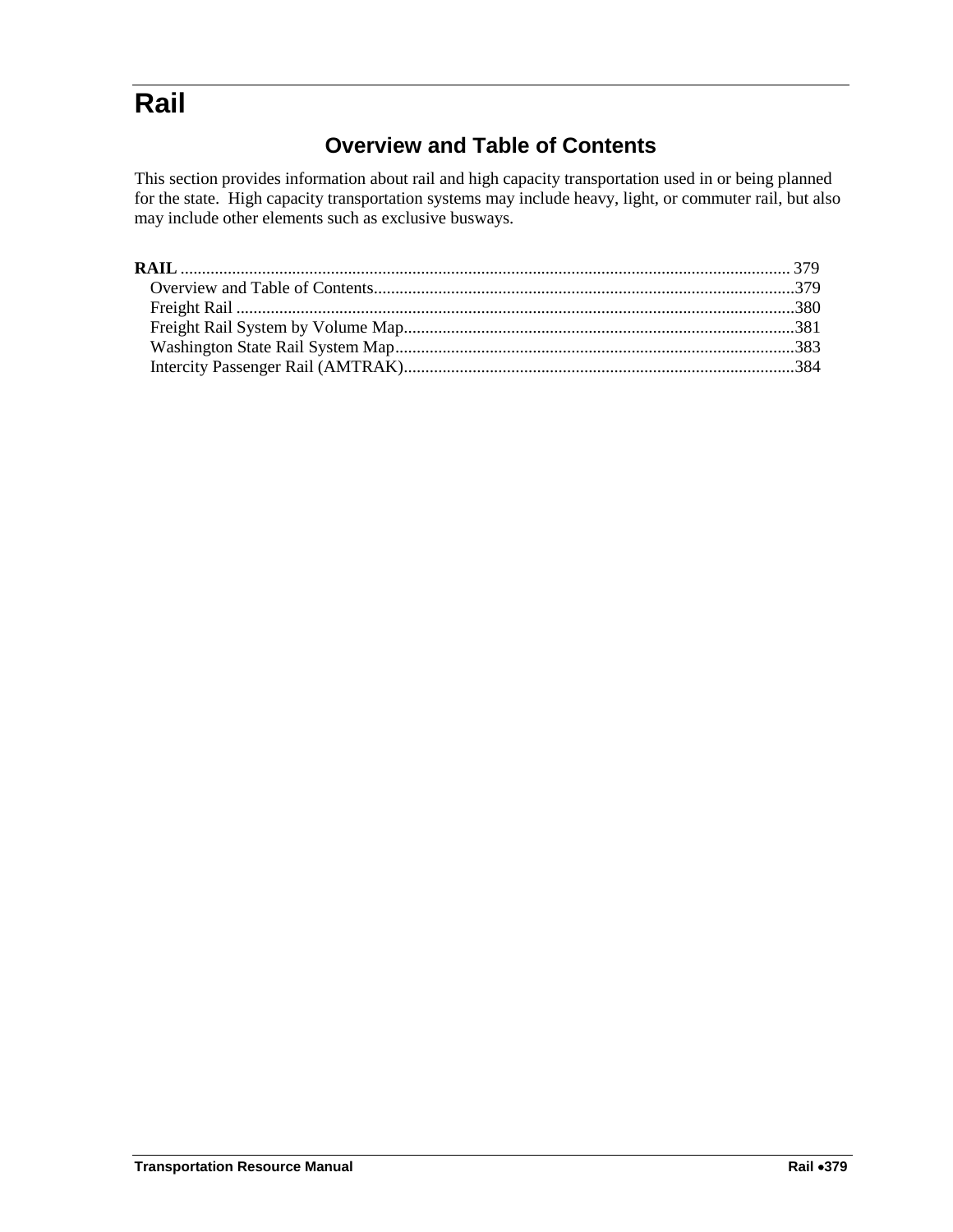## <span id="page-1-0"></span>**BACKGROUND**

**Class I Railroads.** There are two Class I railroads operating in Washington State: the BNSF Railway Company and the Union Pacific (UP) Railroad.

**Class II Railroads**. There is one Class II railroad (Montana Rail Link) that operates in Washington State, but it does not own any railroad track in this state.

**Class III Railroads (Short-lines)**. There are 20 short-line railroads and switching railroads operating within the state. These railroads serve local shippers and communities with links to the large Class I railroads. The following rail companies operate short-line railroads in Washington:

- *Eastern Washington* Great Northwest, Palouse River and Coulee City, Kettle Falls International, Pend Oreille Valley, Eastern Washington Gateway, and Washington & Idaho;
- *Central Washington* Tri-City and Olympia, Columbia River and Cascade, Columbia Basin, and Central Washington;
- *Western Washington* Columbia and Cowlitz, Tacoma Rail, Puget Sound and Pacific, Portland Vancouver Junction, Meeker Southern, Ballard Terminal, and several switching railroads.

Public ownership of short-line infrastructure has grown over the last several decades. The Palouse River and Coulee City, Eastern Washington Gateway, Washington & Idaho, Tri-City and Olympia, Central Washington, Pend Oreille Valley, and Tacoma Rail operate on rail infrastructure owned by the state, a county, or a Port Authority.

**Economic significance of freight rail.** Freight rail contributes substantially to Washington State's economy. Some examples include the following:

- It increases seaport capacity by providing a means to quickly and efficiently move inbound containers from port areas to distant inland destinations.
- It provides an effective and economical means to move agricultural and industrial goods produced in Washington to distant market destinations.
- It encourages competition among modes in certain circumstances to keep freight rates reasonable.
- It reduces long-haul truck traffic on state's highways, reducing highway preservation costs and congestion in some circumstances.
- It supports Washington businesses and economic development.
- It provides an energy-efficient transportation mode with a smaller environmental impact.

Following is a map of the Washington State freight rail system by volume in 2010.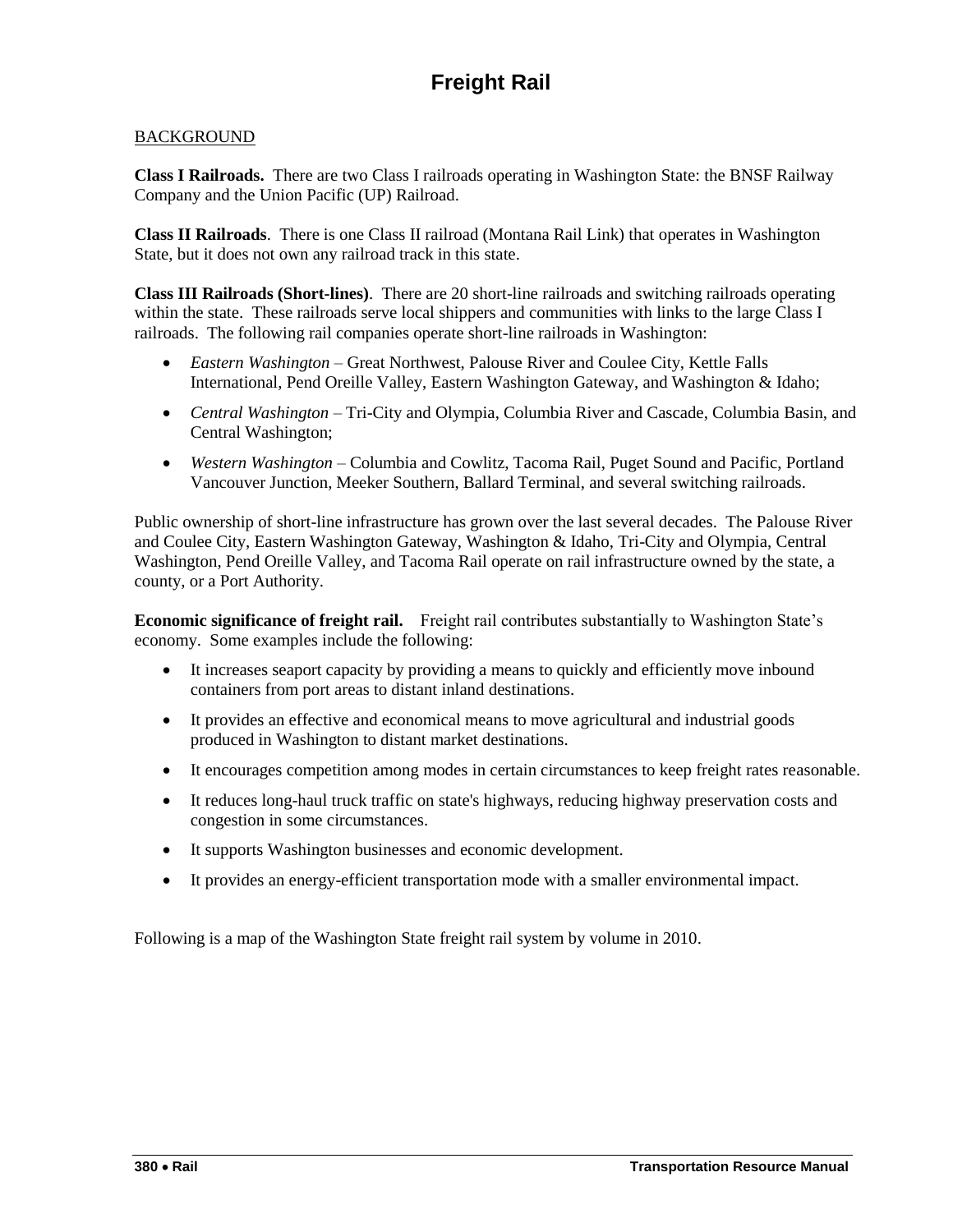<span id="page-2-0"></span>

### **GOVERNANCE**

WSDOT is responsible for developing and implementing Washington's State Rail Plan and programs.

#### FUNDING

Funding for the Freight Rail Capital Program

- Funding for the Freight Rail Capital Program comes from the Multimodal Transportation Account (State and Federal), Essential Rail Assistance Account (State), and Transportation Infrastructure Account (State).
- The Multimodal Transportation Account (State) revenue source comes from the Motor Vehicle Excise Tax, Retail Sales Taxes, and Motor Vehicle Licenses.
- Federal comes from Federal earmarks for specific freight rail projects through Federal Rail Administration.
- The Essential Rail Assistance Account is funded by repaid loans from past freight rail projects.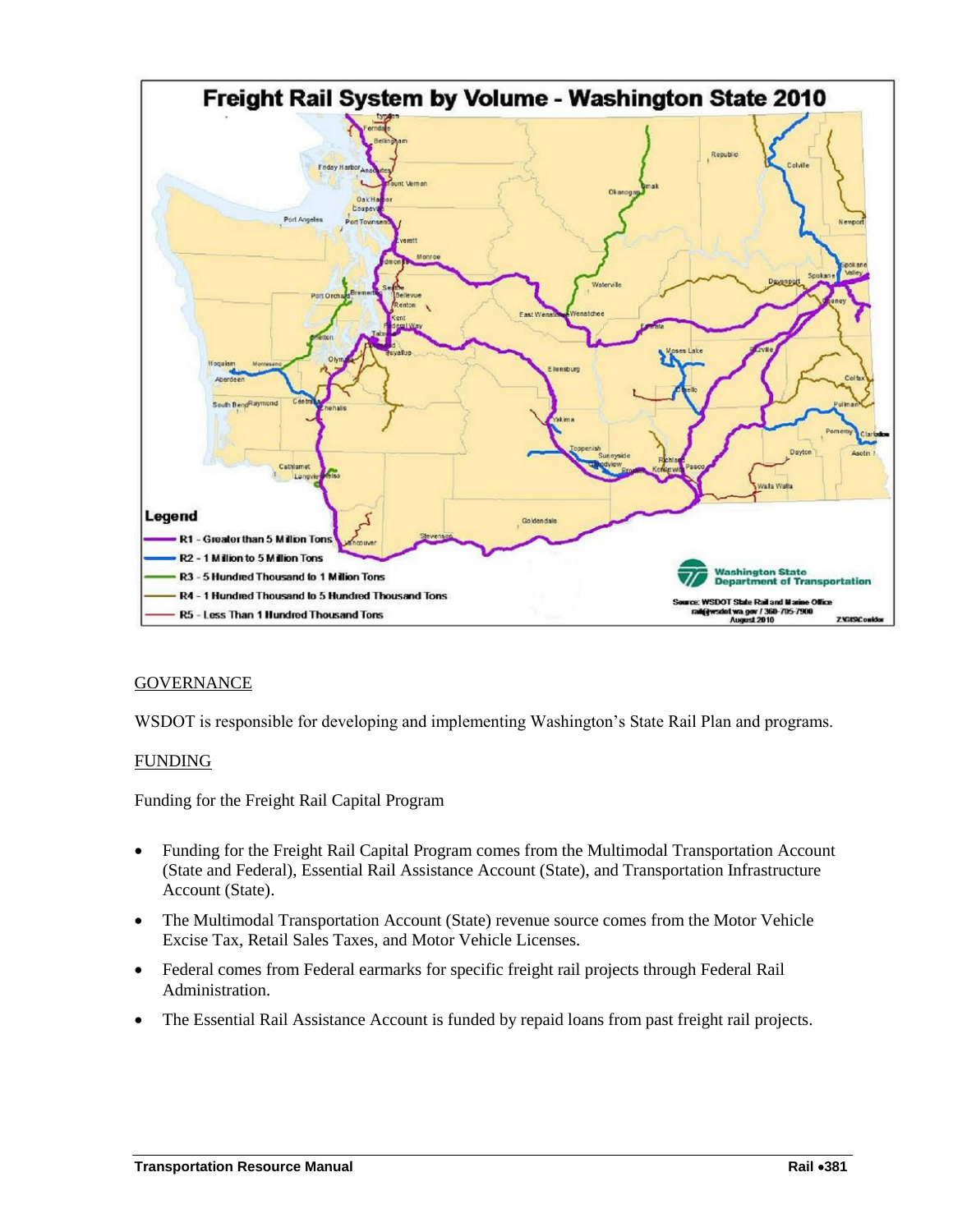The Transportation Infrastructure Account comes from transfer of funds from the Multimodal Transportation Account (State). Four programs are funded:

- Individual Capital Projects
- Freight Rail Assistance Program
- Freight Rail Investment Bank Program
- Palouse River and Coulee City Railroad (PCC)

#### OTHER FREIGHT RAIL PROGRAMS

#### **Grain Train Revolving Fund**

 This revolving fund is a financially self-sustaining transportation program that supports Washington's farmers, short-line railroads, and rural economic development. The Washington State Grain Train Program operates without taxpayer subsidy. Operations of the Grain Train began in 1994 and the program has grown to a fleet of 100 grain cars.

#### **Produce Rail Car Program**

 This program, modeled on the successful Washington Grain Train program, provides refrigerated rail cars to help address the critical shortage of railcars for Washington farmers and agricultural shippers. Washington legislators passed a produce rail car law in 2003. Senator Murray secured \$2 million in federal funding from the 2004 and 2005 omnibus appropriation bills to make this project fully operational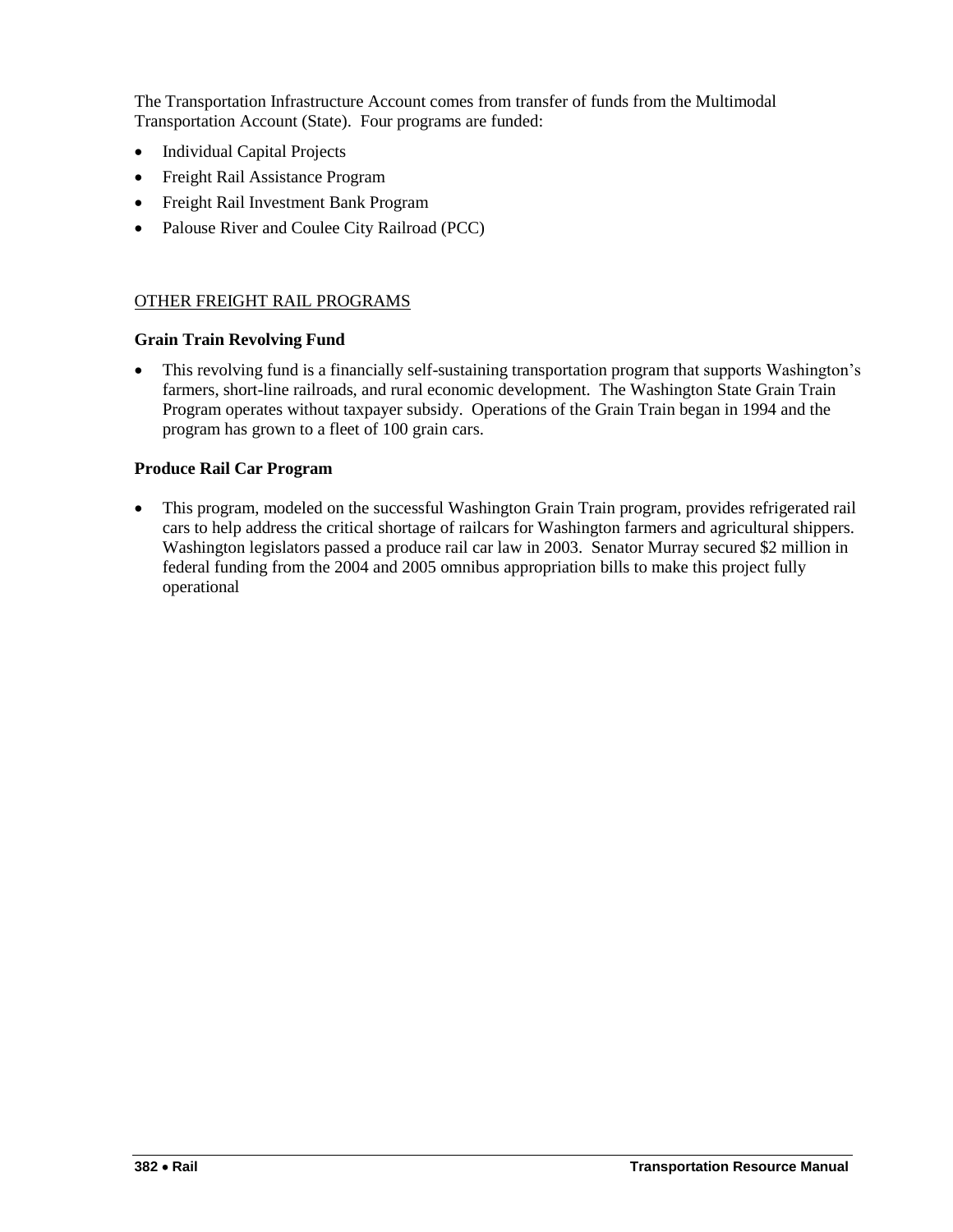<span id="page-4-0"></span>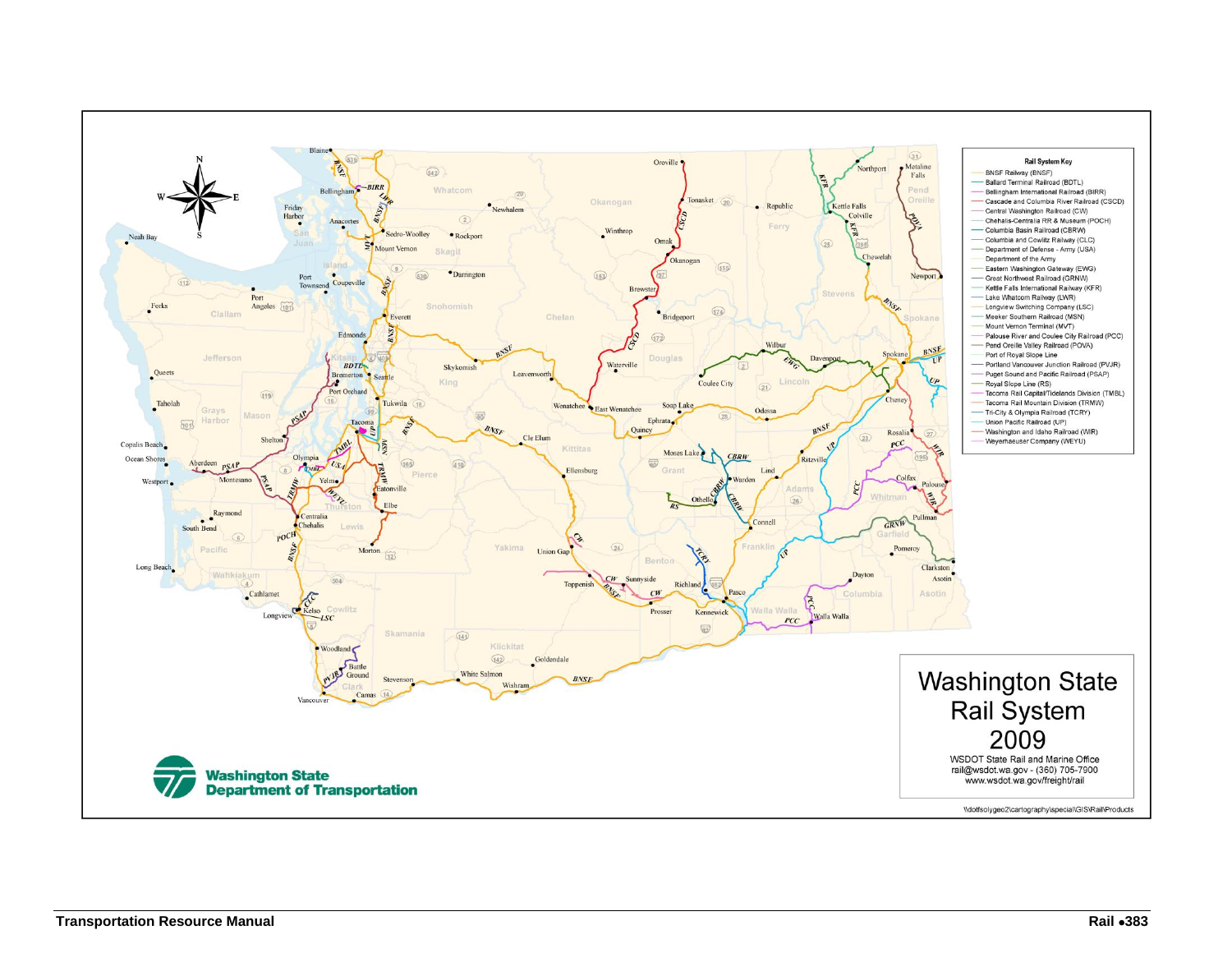# **Intercity Passenger Rail (AMTRAK)**

#### <span id="page-5-0"></span>BACKGROUND

- The Washington State Department of Transportation (WSDOT) is developing a high-speed rail passenger program in the state to accommodate increasing intercity travel demands. The Pacific Northwest Rail Corridor from Vancouver, B.C. to Eugene, OR was originally designated under the Intermodal Surface Transportation Efficiency Act (ISTEA) of 1991 as one of five nationally designated corridors to be developed for high-speed rail passenger service.
- Ridership on WSDOT/Oregon DOT/Amtrak-sponsored service in the Pacific Northwest Rail Corridor (Amtrak *Cascades*) has risen from 94,000 in 1994 to over 762,000 in 2009.
- National Railroad Passenger Corporation (also known as Amtrak) was formed by Congress in 1970 to operate rail passenger service.
- Amtrak provides intercity passenger service in Western Washington with connections to Central Washington, Eastern Washington, the Midwest, and California destinations, with total passenger volumes at Washington Amtrak stations exceeding 1,270,000 in 2009.
- Operates on over 900 miles of BNSF Railway track in the state and provides service to 18 cities. Three statewide corridors provide service between Vancouver, B.C. and Portland, OR; Seattle and Spokane; and Portland, OR and Spokane.

#### **GOVERNANCE**

• WSDOT is responsible for developing and implementing Washington State's passenger rail program as specified in RCW 47.79 and 47.82.

#### FUNDING

Funding for intercity rail passenger rail activities is provided by the following sources:

#### **Multimodal Account – State**

- The 2009-11 transportation budget as supplemented in the 2010 legislative session included an appropriation of \$257.5 million from the Multimodal Transportation Account – State, to carry out the following activities:
	- Operate two daily round trips between Seattle and Portland; one daily round trip between Seattle and Vancouver, B.C.; and one daily roundtrip between Portland and Vancouver B.C. (A third daily trip between Portland and Seattle is funded by Amtrak.)
	- Extend the rail siding at Mount Vernon; realign curves and provide yard tracks in Everett; make track, signal, and bridge improvements in Vancouver; construct the first phase of improvements on bypass of Point Defiance in conjunction with Sound Transit; rescope phases of the Kelso-Martin Bluff project, extend the siding passing facilities at Stanwood. These projects will create faster and higher-capacity infrastructure to further the corridor passenger program.
	- Complete a crossover project at Tenino to enhance service reliability of existing and future service.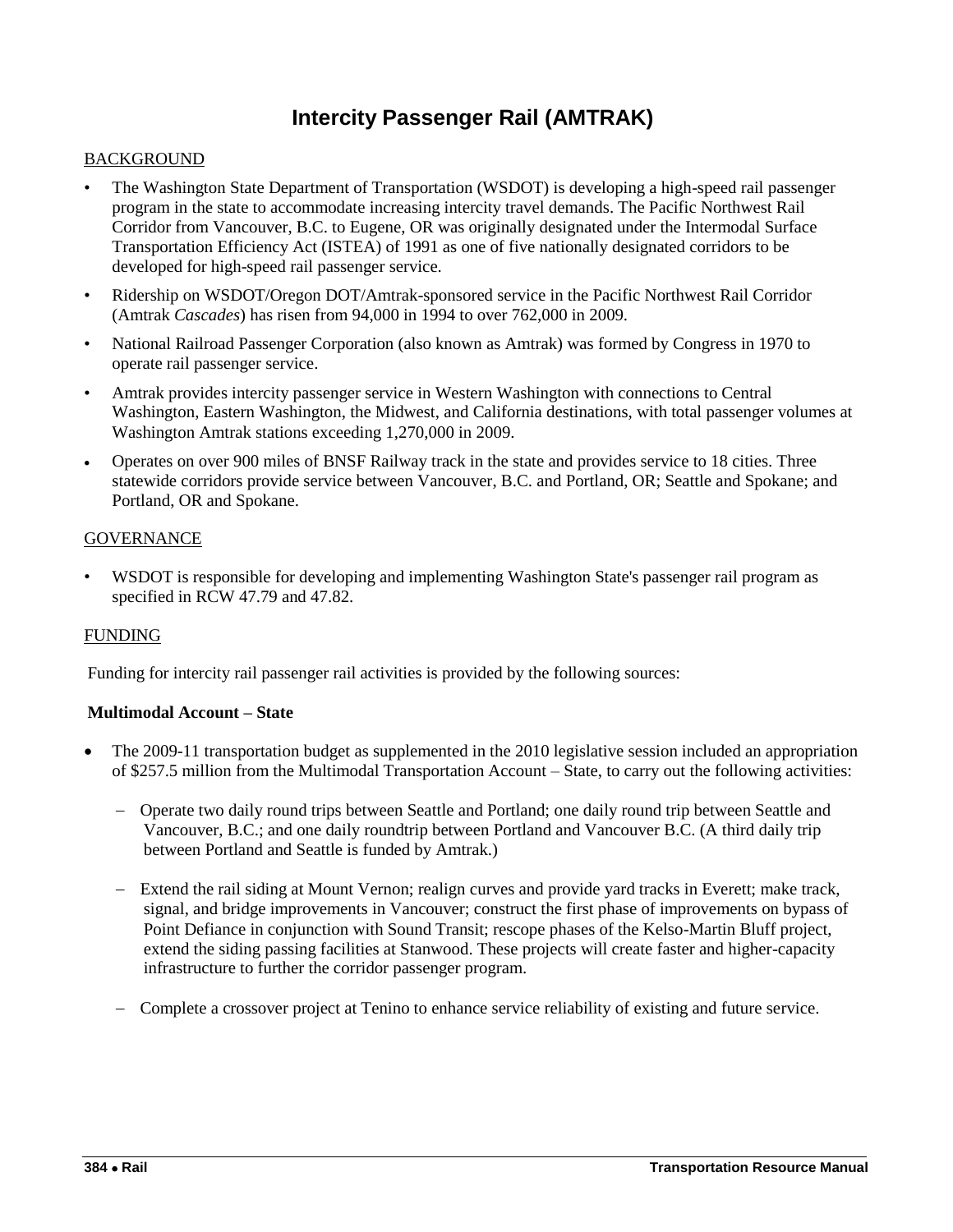- Complete new station at Stanwood
	- Improve track and signal system in conjunction with Sound Transit to improve access to King Street Station.
	- − Overhaul Amtrak Cascades trainsets.

#### **Multimodal Account – Federal and Local**

- \$640 million in federal funds from the Multimodal Account in 2009-11 was appropriated for:
	- − Construction of track improvements near Blaine to facilitate train movements around the Customs inspection facility.
	- − Design and construction of a roadway bridge in Vancouver, WA as part of the Vancouver Rail Project.
	- − Construction of first phase of improvements on bypass of Point Defiance in conjunction with Sound Transit.
	- − Improve safety at grade crossings under Section 1103(f) corridor hazard elimination program.
- WSDOT receives no federal funds for support of rail passenger operations.
- WSDOT applied for up to \$6 million grant from the FRA \$30 million available nationwide in 2008. This application was approved and is included in the figures above.
- WSDOT receives federal funds from the Federal Highways Administration for grade crossing improvements and from the Federal Transit Administration for station improvements.
- WSDOT applied for \$1.3 billion in federal funds from the \$8 million ARRA High Speed Rail program. In January 2010 an award of \$590 million was to WSDOT and this will be used to continue to develop projects on the corridor. These funds are included in the figures quoted above.

#### **Supplement to Intercity Passenger Rail: ARRA Grant for High Speed Rail**

#### **American Recovery and Reinvestment Act of 2009 (ARRA)**

The American Recovery and Reinvestment Act of 2009 (ARRA) is a \$787 billion economic stimulus package signed into law by President Barack Obama on Feb. 17, 2009. A percentage of the package provides funding (contracts, grants, and loans) and the rest includes tax cuts and entitlements such as Medicaid and Social Security Administration payments. Washington state received \$492 million in ARRA funds for state and local highway projects, \$179 million for transit capital investments, and \$590 million in January 2010 for the Pacific Northwest Rail Corridor. An additional \$161 million in rail funds was allocated to Washington from funds originally awarded to Wisconsin and Ohio. The grant funding was part of \$8 billion awarded to 13 rail corridors spanning 31 states. Only applicants in a federally designated High Speed Rail Corridors were considered eligible and the \$8 billion in ARRA funds did not require any matched funding.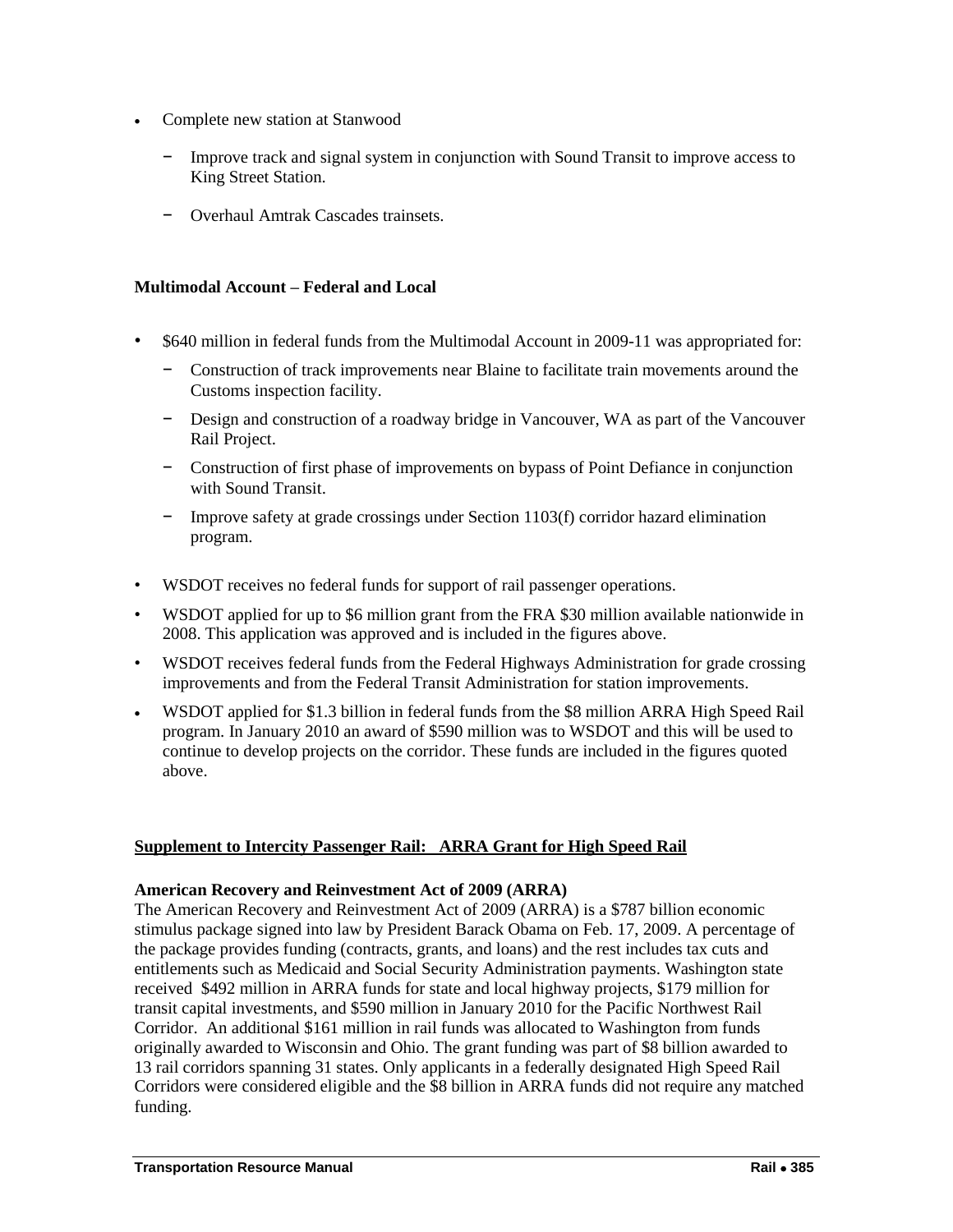WSDOT submitted its application with the goal of growing the Amtrak *Cascades* service by making the service more reliable by reducing rail congestion on the main line.

As a result of this funding Amtrak Cascades passengers will see:

- two additional daily round trips between Seattle and Portland, for a total of six;
- a reduction in travel times;
- improved on-time performance;

When funding agreements are signed, WSDOT, BNSF and Sound Transit will begin work on projects that make multiple upgrades to existing track between Seattle and Portland, as well as install an advanced signal system throughout the corridor.

#### **Grant schedule:**

- January 2010 Washington awarded \$590 million in High Speed Rail Recovery Act funding for corridor improvements mostly between the Seattle to Portland segment.
- October 2010 Washington was awarded \$31 million in 2009 and 2010 high speed rail funding appropriations (non ARRA). This funding is being used to increase capacity through Mount Vernon, build station improvements in Tukwila and at King Street in Seattle, as well as create an integrated freight and passenger rail plan.
- December 2010 Awarded an additional \$161.5 million in ARRA funding redirected from Ohio and Wisconsin.

#### **Cascades High Speed Rail Program capital improvements**

- **D to M Street connection - Tacoma -** Allows bypass of congested Point Defiance route and extends Sounder commuter rail service to stations in South Tacoma and Lakewood.
- **Point Defiance Bypass – Tacoma -** Reroutes passenger trains to a rail line along the west side of I-5 through south Tacoma, Lakewood, and DuPont, improving safety and on time Seattle-Portland performance.
- **Yard Bypass Track – Vancouver -** Builds a 15,000 foot bypass track within the BNSF rail yard in Vancouver, separating freight and passenger traffic.
- **Cascades Corridor Reliability Upgrades – South (Nisqually to Vancouver WA) -** Improvements along the entire BNSF mainline corridor to improve Amtrak *Cascades* schedule reliability by improving track quality and reducing slow-orders.
- **Storage Track - Everett -** Eliminates a substantial rail yard bottleneck and helps achieve the second Amtrak *Cascades* round trip service to Vancouver, B.C.
- **Amtrak** *Cascades* **New Train Set -** Expanding train service to five round trips may require purchasing new rolling stock.
- **Kelso Martin's Bluff – Multiple Improvements -** New sidings to accommodate arrival and departure of unit freight trains clear of the existing two-track main line, and third main track.
- **King Street Station Track Upgrades -** Improves schedule reliability for north and southbound trains arriving and departing King Street Station allowing Amtrak and Sound Transit passenger trains to simultaneously move in and out of the station.
- **Advanced Signal System – Corridor Wide -** Installs an integrated command, control, communications, and information system for controlling train movements.